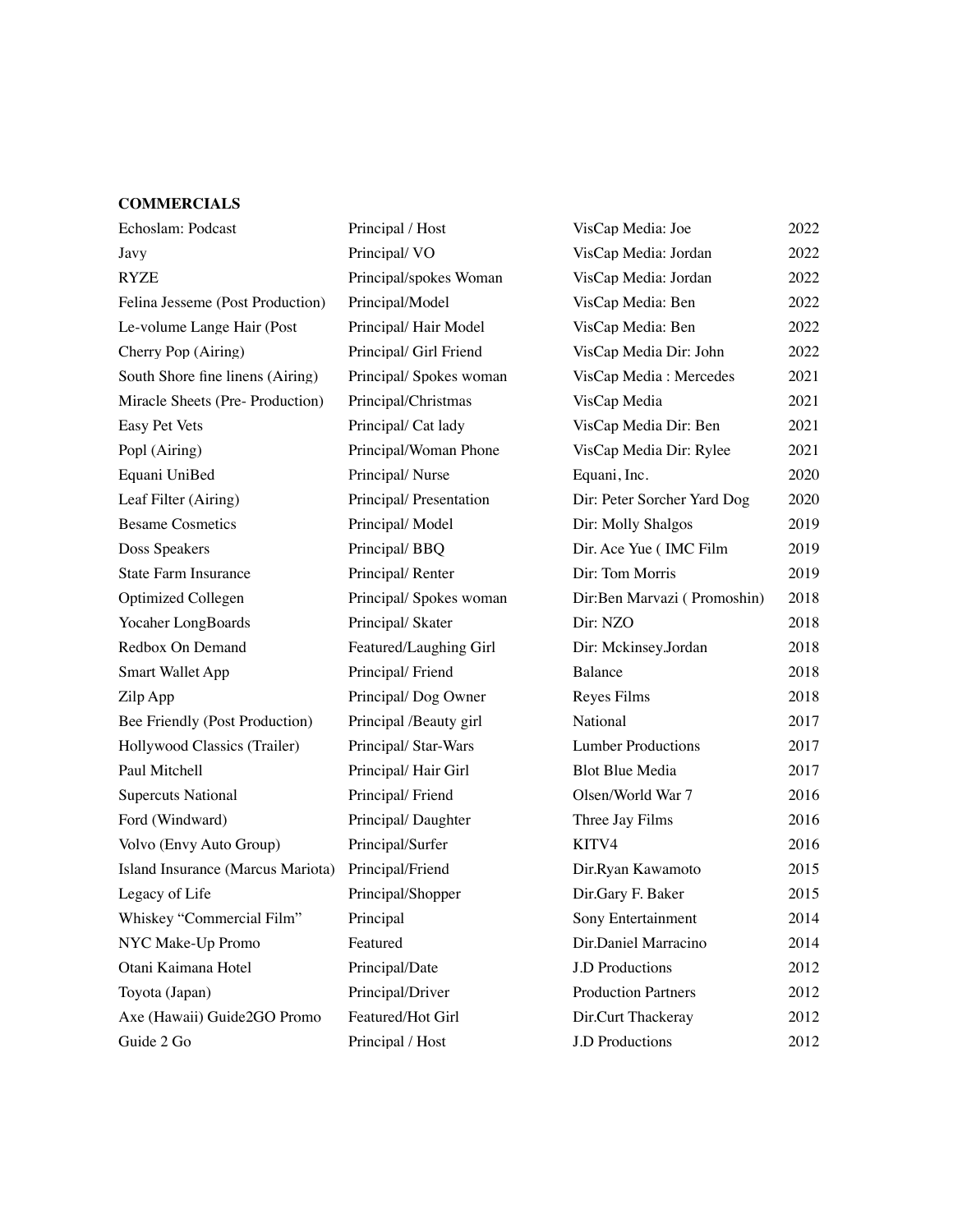# **FILM**

| The Yellow Ouestion Mo'o Wahine | Supporting | Dir. Massi Furlan    |
|---------------------------------|------------|----------------------|
| Mo'oWahine                      | Lead       | Dir: Hale Mawae      |
| The Haumana                     | Supporting | Dir. Keo Woolford    |
| Less Than Absent                | Lead       | Dir: Mitchel Viernes |
| 6B: Anthology Film The Duck     | Supporting | Dir. Roy Kimura      |
| Amber Drive                     | Lead       | Dir: W.B. Zullo      |
| Home                            | Supporting | Dir. Josh Almario    |

#### **TELEVISION**

| <b>Sliver Lining Story</b> | Series Regular | Dir: Charlie Surran    |
|----------------------------|----------------|------------------------|
| <b>Blood Relativies</b>    | Co-Star        | Dir: Rebbecca Scott    |
| Hawaii Five O              | Co-Star        | Dir: Stephen Herek     |
| False Adverting            | Series Regular | Dir: J. Nick Porreca   |
| Magic Island               | Series Regular | Dir: Steven Wyman      |
| North Shore                | Under 5        | Dir. Patrick R. Norris |
| <b>Sliver Lining Story</b> | Series Regular | Dir: Charlie Surran    |

#### **THEATRE**

| Highlights          | Supporting   | Dir: Susan Regard         |
|---------------------|--------------|---------------------------|
| The Murder Mystery  | Killer/Nurse | Margo Murder Mystery      |
| "What is" (OOB)     | Stephanie    | <b>Play House Theater</b> |
| Jesus Christ Supers | Mary M.      | American Renaissance      |

## **VOICE OVER**

| Popl                         | VisCap Media Popl |
|------------------------------|-------------------|
| National Instructional Video | Equani UniBed     |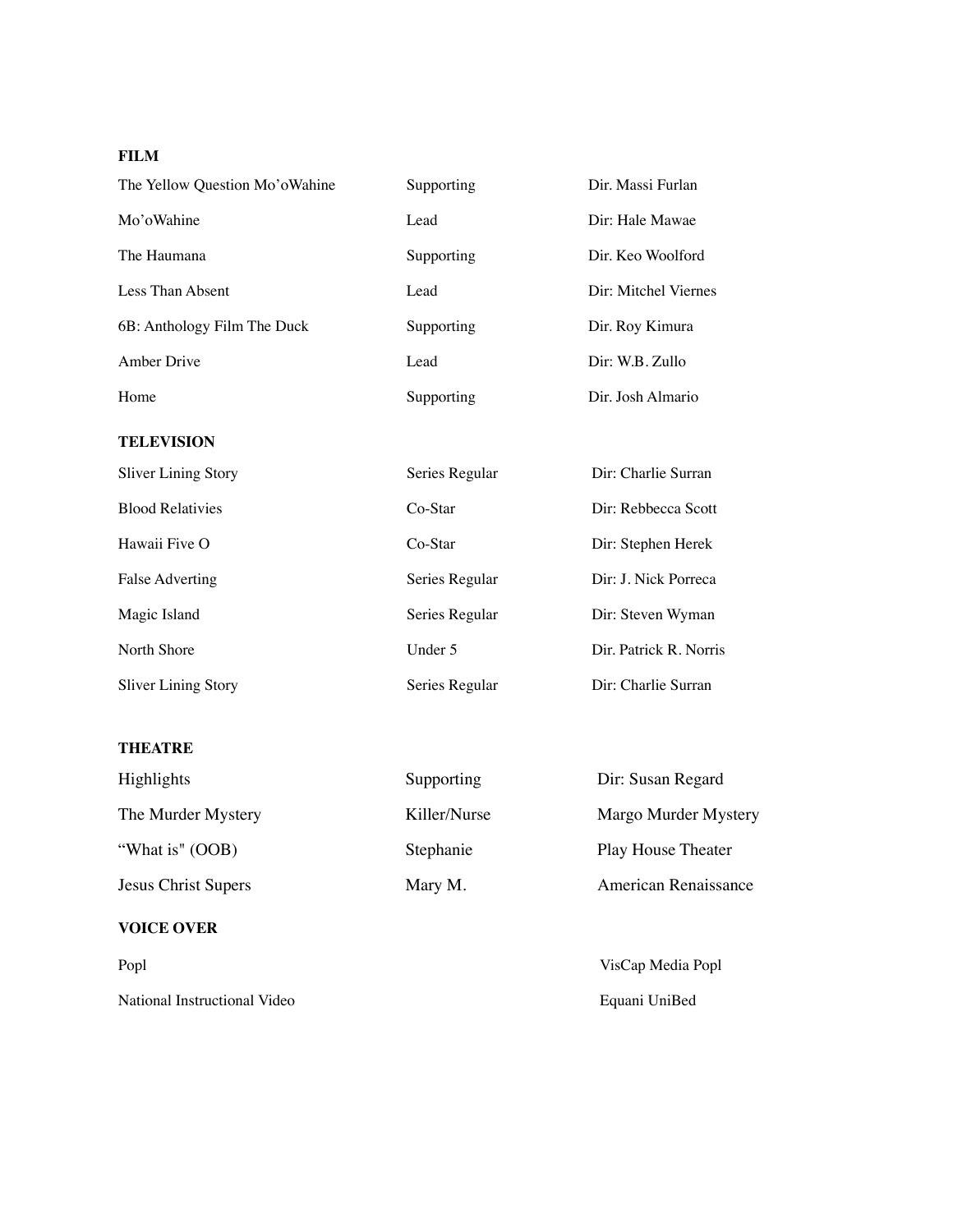## **MODELING**

| <b>KDW</b> Apparel            | Commercial            |
|-------------------------------|-----------------------|
| <b>Chic Studios</b>           | Glamour               |
| Yocaher.com                   | Long-boarding Model   |
| Zilp App                      | Commercial            |
| Bee Friendly Skin Care        | Beauty                |
| Ka Makana Ali'i Mall          | Commercial            |
| Windward Mall                 | Commercial            |
| Loco Boutique TV              | Swim                  |
| <b>One Coconut Water</b>      | Commercial            |
| Whiskey Make Up               | Beauty                |
| Kini Designs                  | Cover Model           |
| <b>Expression Magazine</b>    | <b>Fashion Teen</b>   |
| Oahu Magazine                 | Cover Model           |
| La Diosa Swimwear             | Swim Teen             |
| Oahu Magazine                 | <b>Cover Model</b>    |
| Blue Hawaii Surf Winter Line  | Teen                  |
| American Apparel              | Teen                  |
| Sears                         | Teen                  |
| <b>FIT MODELING</b>           |                       |
| Hawaiian Fire (Fire Fighters) | Model and Fit         |
| Mermaide Boutique Hawaii      | Model and Fit         |
| Blue Hawaii Surf Bikini       | <b>Commercial Fit</b> |
| Nordstrom Hawaii              | Model and Fit         |